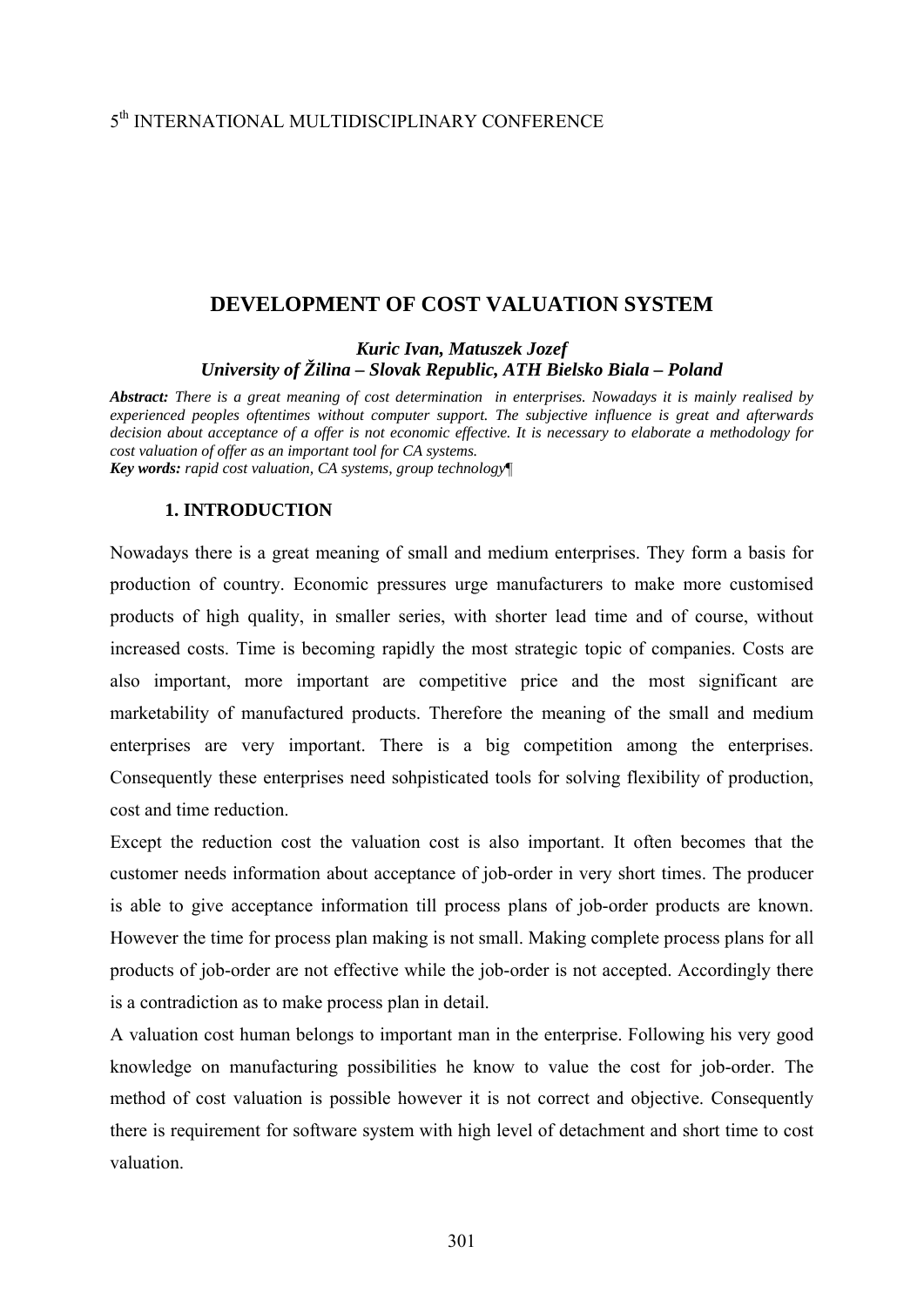There is development of rapid cost valuation methodology and cost valuation system on the Department of Measurement and Automation in University of Zilina and on Department of Industrial Engineering in University of Bielsko Biala.

## **2. PROBLEM OF COST VALUATION**

"To receive or not to receive" the job-order is standard question of human evaluator in the enterprises. Receiving determination is based on subjective taking measure of job-order. There is experience that difference of cost valuation for concrete job-order among human cost evaluators is 40%. The human cost determination is not realized according systematic analyse but according human opinion based on long-time production experiences. Real cost monitoring is uncertain and consequently control effects is very small.

Costs originate in all processes of enterprise. Total costs are result of all activities and processes from development to product expedition. As costs are very related to financial profit, it is needful to decrease their. Real costs originate in real condition. There is no information about real costs before receiving a job. However management has to decide to receive or not receive the concrete job. Management has to assess a preparatory cost valuation. Cost calculation and cost estimate are important input for decision about job receiving.

General remarks in area of cost valuation are the following:

- there is no exact formula for determination of total cost,
- costs which are not possible to calculate by mathematical formula are rated as overhead costs,
- overhead costs are different in different enterprises,
- evaluated costs are often different as they are realised by different peoples,
- precision of cost valuation is often small,
- as cost valuation precision is small there is possibility decreasing of financial profit by job receiving,
- customer would like to know determination about acceptance of job in a very short time,
- cost valuation without computer support is slow,
- there is a great human based influencing.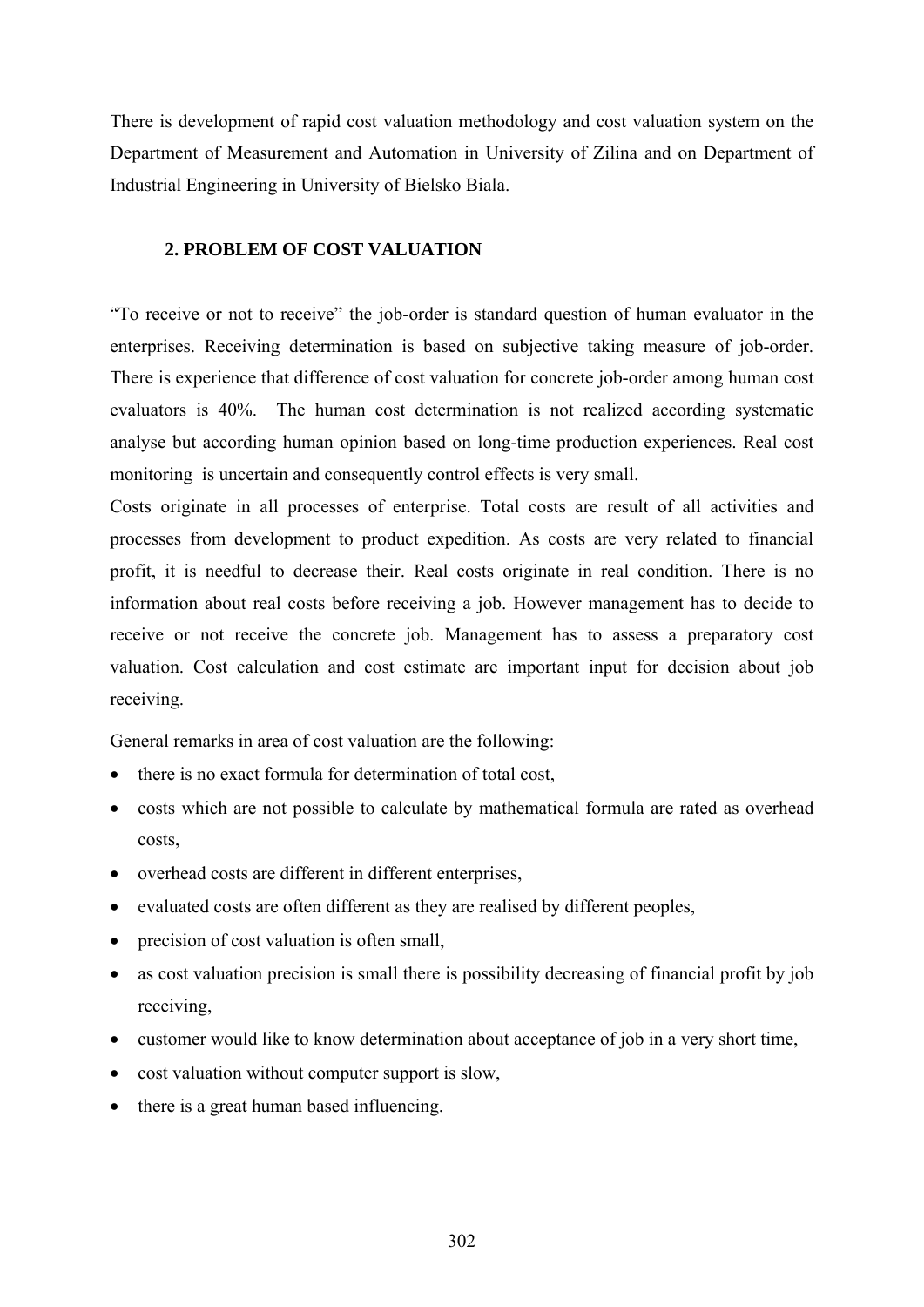Accordingly there is effort to utilise software to increasing time to valuation and increasing of desinterestedness. The CA systems seem to be a very good candidate for the cost problem solving.



Fig.1. Relation between similarity

# **3. DEVELOPMENT OF COST VALUATION SYSTÉM**

Department of Measurement and Automation, University in Zilina (Slovak Republic) and Department of Industrial Engineering, ATH - University of Bielsko Biala (Poland) solve the problematic of production cost valuation. There is concept of Rapid cost valuation based on CA (Computer Aided) support.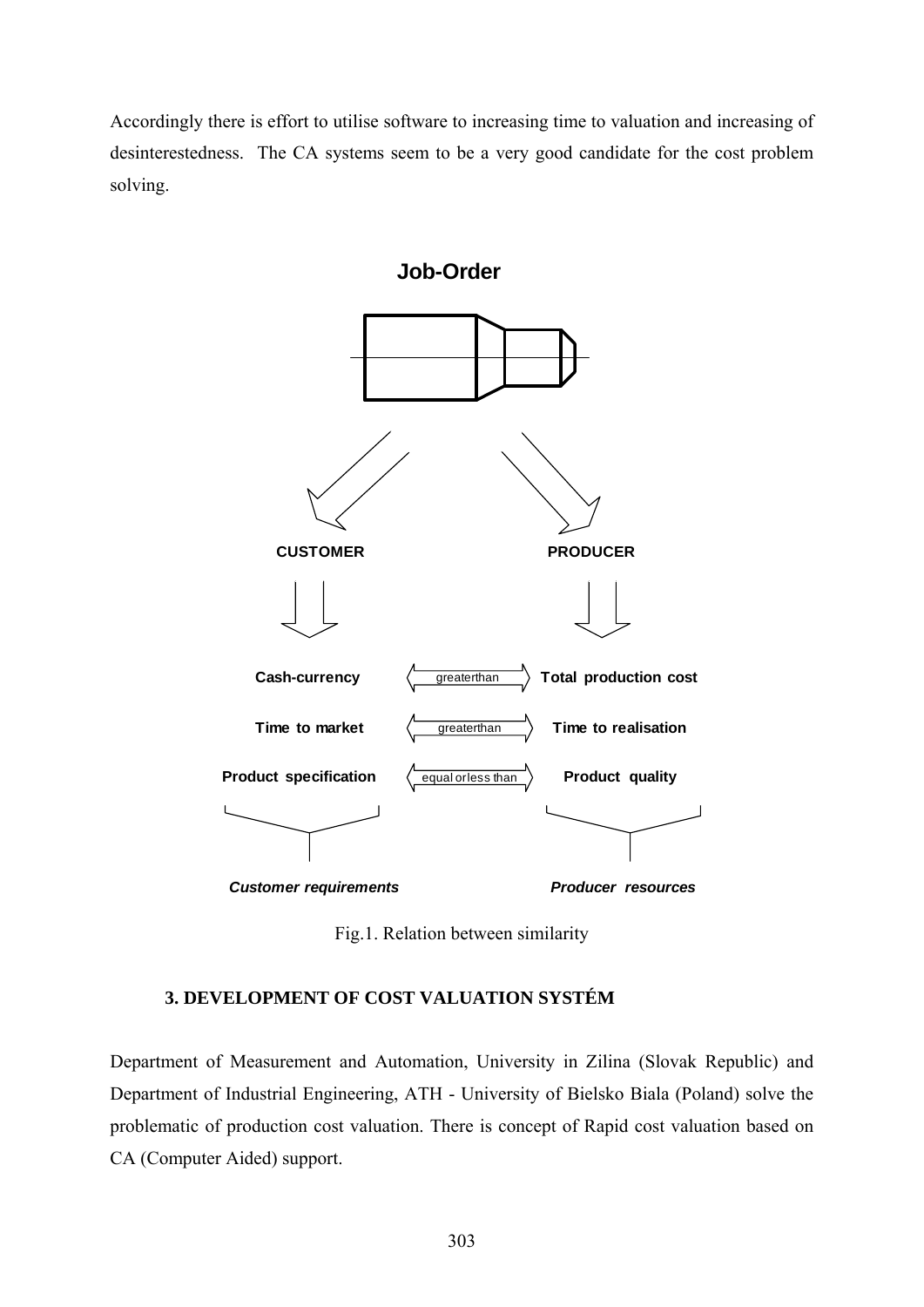The developed methodology is based on the following aspects:

- Similar engineering have similar process plans and consequently similar production cost,
- Group Technology (GT) is very good sophisticated tool for area of similarity,
- Majority of engineering parts of job-order is similar to produced parts,
- There is a section of parts dissimilar to produced parts
- CA system based on GT is utilised for cost valuation of similar engineering parts,
- For similar engineering parts are retrieved process plan of similar produced part
- Exact methodology based on expert system is utilised for dissimilar engineering parts,
- For dissimilar engineering parts are generated frame process plan.

A company may make hundreds or thousands of different parts. Because the parts are made in a concrete manufacturing environment, many parts are similar in some way. Each part is made according to a process plan. Therefore many process plans must be also similar. We can state as many engineering parts are similar afterwards many production costs must be also similar. If similar parts are situated in one group, their process plans and production costs are similar as well.



Fig.2. Relation between similarity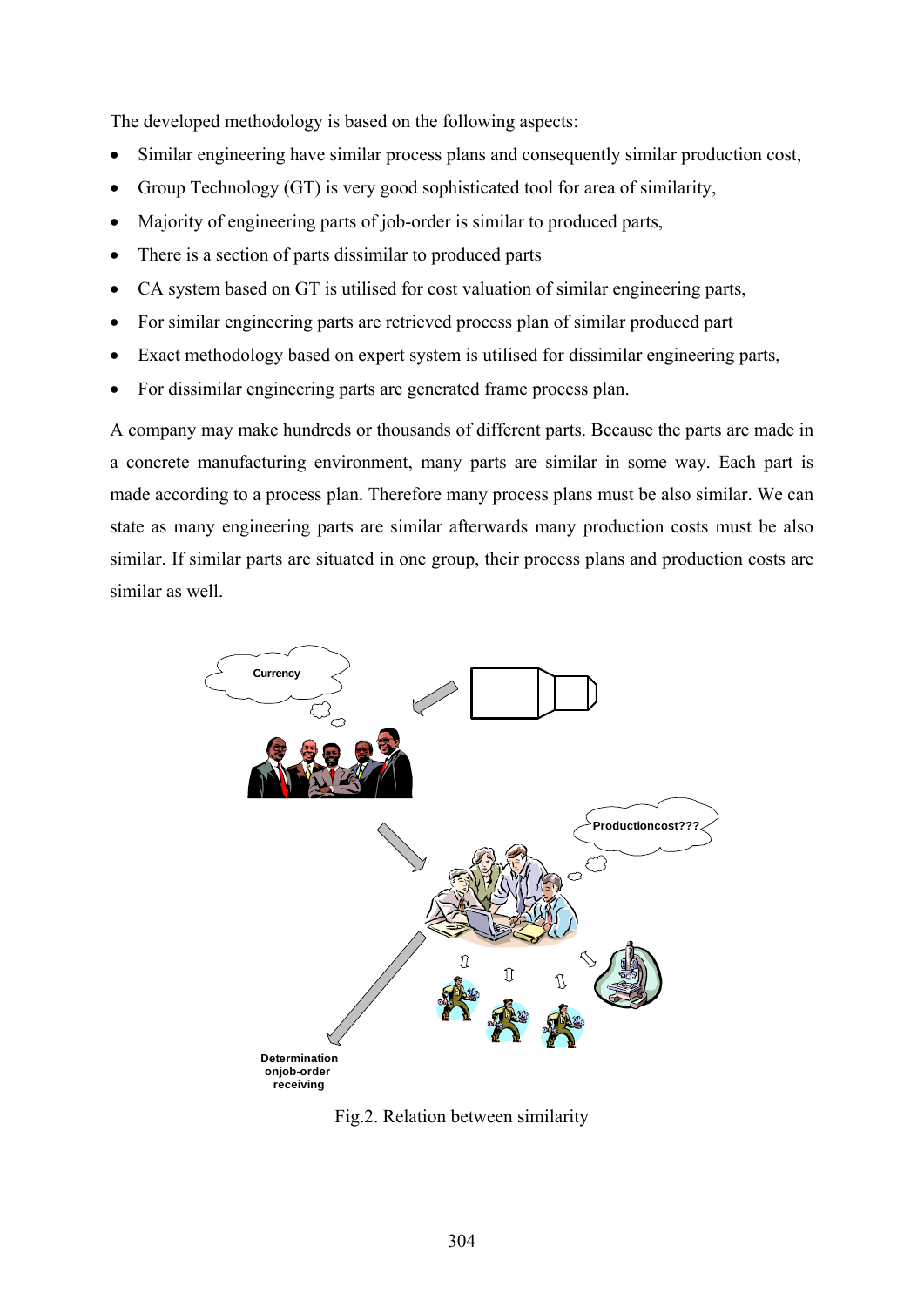Engineers can use the GT philosophy to avoid redundancy by retrieving previously completed items for re-use. This saves design, planning and project time and contributes positively to time-to-market. Although applying the GT philosophy can be viewed as simply applying common sense, it makes more sense for engineering management to have formal GT systems and procedures in place for as many applications as possible. The CAPP (Computer Aided Process Planning) systems based on GT are very wide-spread in engineering industry.

GT emerges as one of the prime forces that will integrate the engineering and manufacturing processes. GT lends order to what has usually been a highly unordered collection of processes. It drastically reduces the negative phenomenon of needlessly recreated design and improves production scheduling and control processes.

Benefits from GT implementation have great importance for a company. Large cost saving can be achieved by GT implementation in production planning and control, process planning, tool design and facility design. Consequently it is suitable to implement some of GT program types.

Rapid cost valuation based on hydrid methods (group technology and exact methodology) implements a coding and classification scheme by which a process plan for a previously planned part is retrieved. The retrieved plan is based on the similarity to the new part. The retrieved process plan is then manually modified as required for the new part design. There is high probability that similar parts have similar process plans and similar costs. This is a basic assumption of utilising the GT process planning method.

GT methods assume that the user is able to determine the appropriate classification codes needed to retrieve appropriate plans, and that plans exist and include features which are closely analogous to those of the new part.

The computer is used as a tool to assist in identifying similar process plans, as well as in retrieving and editing the plans to suit the requirements for specific parts. According retrieved parts is determined production cost.

#### **4. CONSLUSION**

Current competitive market conditions need rapid cost valuation as a tool for enterprise management. Certainly the methodology would be based on computer support. The advantage of the methodology and CA support is the following:

- **Precision** of cost valuation is **high**,
- There is **no human** based **influencing,**
- **Time** for cost valuation is very **quick,**